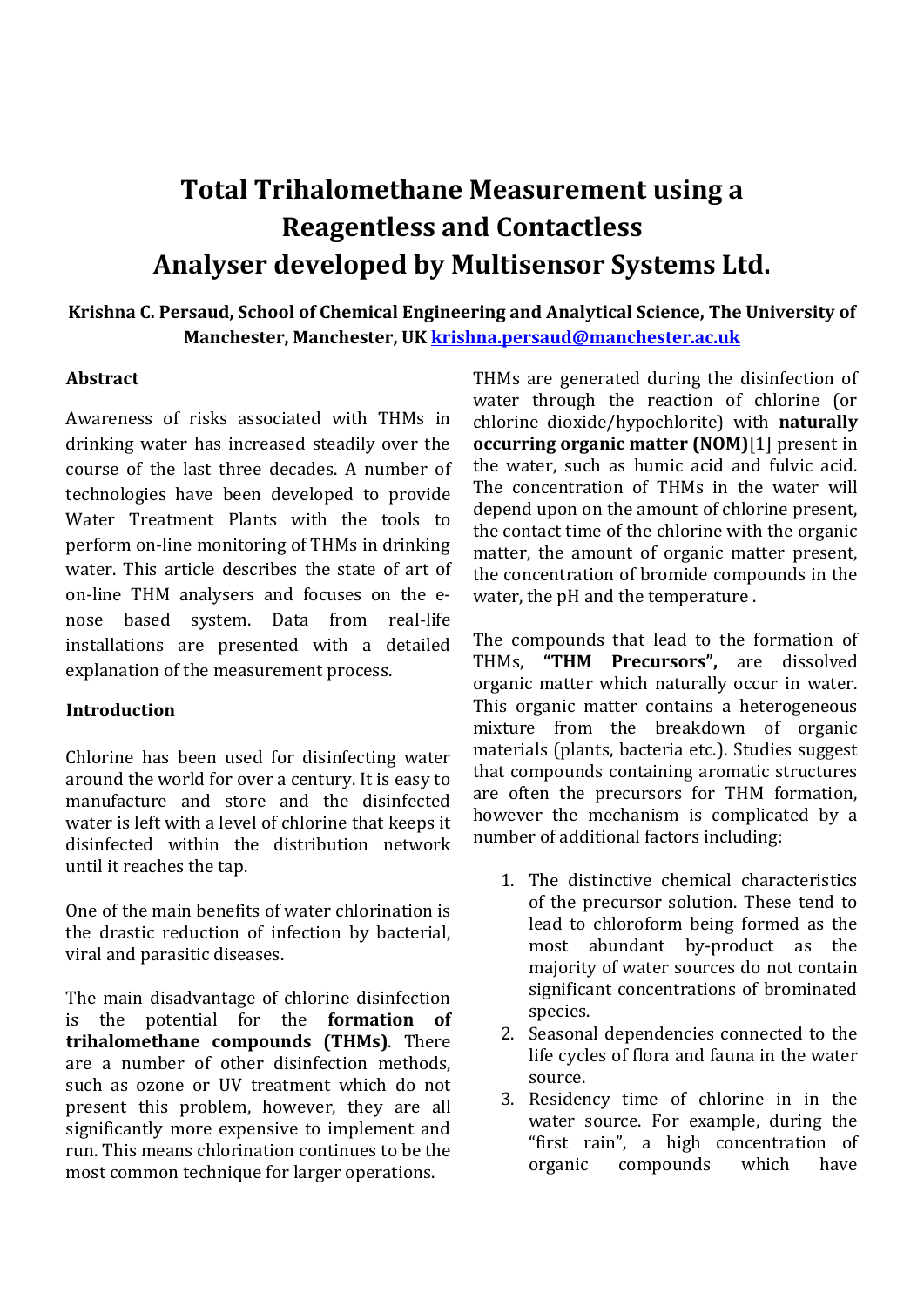accumulated in the ground are washed into the river. This leads to higher levels of THMs[2]. Moreover, the longer the chlorine has to interact with the organic compounds results in demand patterns influencing the levels of THM.

4. Hydrological and biogeochemical processes.

#### **THMs and Risks to Public Health**

Studies concerning the formation of Trihalomethanes as a consequence of adding chlorine to water were first carried out in the United States in the 1970s. In these experiments gas chromatography and mass spectrometry were used on water samples. Subsequent epidemiological studies associate exposure to disinfection by-products, mostly THMs, with health effects such as bladder cancer and birth defects in newborns of exposed mothers.[3]

Studies into bladder cancer found an increased risk with long exposures to THM (more than 30 years). The US EPA classifies chloroform and bromoform as probable carcinogens and dibromochloromethane as a carcinogen for humans under certain exposure conditions.

According to the World Health Organization (WHO), the potential risks posed by THMs are greatly outweighed by the dangers of not chlorinating drinking water supplies. The risk posed by THMs is considered long-term, since it would require the consumption of water over a lifetime, to create problems. According to the WHO, THMs lead to one case of cancer per 100,000 people who consume water for a minimum period of 70 years. In the European Union, the risk is considered to be 1 case in one million.

Some recent studies have shown a strong association between bladder cancer and THMs in Europe. The research associated one in 5 bladder cancers studied to THMs.[4]

As an alternative, some developed countries are using sodium chlorite as a replacement for sodium hypochlorite, thus avoiding the production of THM in the purification of water.

THMs can be absorbed into the human body through several routes: **ingestion of tap water, inhalation of evaporated THMs and dermal absorption**. Many daily activities such as bathing or showering and swimming in the pool can also contribute to the total exposure to THM.

#### **Current regulations and limits**

The WHO provides recommended maximum guide values for individual THMs in water for human consumption. The guide values represent the maximum concentration of a compound that should not result in any significant risk to health through lifelong consumption. These are:

- Chloroform: 300 μg/L
- Bromodichloromethane (BDCM): 60 μg/L
- Dibromochloromethane (DBCM): 100 μg/L
- Bromoform: 100 μg/L

According to the WHO, calculation of the combined toxicity of all THMs can be achieved using the following equation:

$$
\frac{C_{bromoform}}{GV_{bromoform}} + \frac{C_{DBCM}}{GV_{DBCM}} + \frac{C_{BDCM}}{GV_{BDCM}} + \frac{C_{chlorofom}}{GV_{chloroform}} \leq 1
$$

Where C is the concentration and GV is the guideline value.

#### **Current State of Monitoring Technology**

The level of awareness of control and **monitoring technology for THMs** in drinking water varies significantly around the world, despite strengthening regulations globally. In some places THMs are considered not an important (or even known) issue.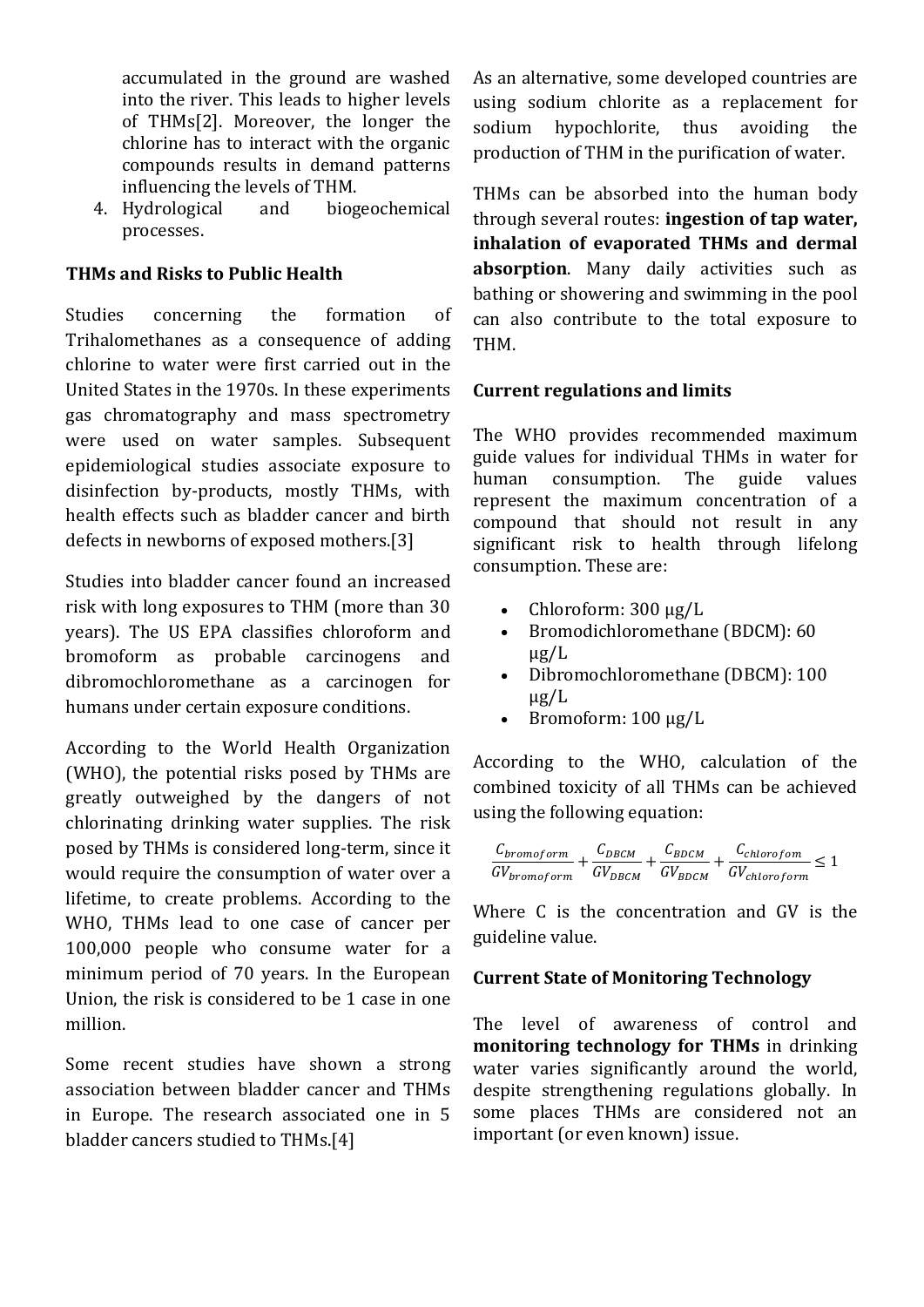Many other water treatment plants rely on a biannual or monthly laboratory analysis of the THM levels. This usually consists of sampling the water, transporting it to a laboratory, analysing it via Gas Chromatography / Mass Spectroscopy (GCMS) techniques. The elapsed time for this approach can be **up to two weeks**.

When THM levels are consistently and historically low (i.e.  $\leq$  10 ppb of Total THMs) this approach is generally thought to be sufficient to comply with current regulations. This approach means that the operators are relying on a very **limited sample** to determine the overall levels, however, which has obvious disadvantages. A spot sample every month or six months is not likely to be representative and will almost certainly miss random fluctuations and unusual peak activity.

Finally, there are plants/regions where, due to the characteristics of the source water, THMs are a significant issue and need to be closely monitored. For these applications it is very important to strike a balance between the accuracy of the system, the cost of the purchase, the running costs and the ease of operation. This level of analysis is usually necessary when total THM concentrations are on average around 30 ppb. This is because there is always a risk of the **TMHs exceeding** the 80 - 100 ppb limit and it is in the interest of the water treatment plant (WTP) to keep levels as low as possible.

Following international trends, regulation of THM concentrations is likely to become stricter in the future, so whilst 100 ppb is on the limit of acceptability today (2019), in many parts of the world it is very likely that this will not be the case in a few years time when legislators and consumers will expect much higher standards of water quality.

Several different technologies are available on the market for **THM analysis**. Each system has strengths and weaknesses. Particular interest should be given to the following criteria before purchasing an instrument:

- Level of maintenance
- Cost of ownership
- Ease of use
- Accuracy/Reliability of the measurement
- Measurement frequency

#### Purge Trap with Colorimetric technique

This is an **on-line technique** that can give a reading every 4 hours or more.

In this method the instrument extracts THMs from the water sample using an adsorbent material and concentrates them over time (known as purge and trap). The THMs are subsequently desorbed into a proprietary reagent mixture that generates a coloured solution which is measured by spectroscopy (colorimetry).

The system is very expensive to run, primarily due to the cost of reagents, and can be up to tens of thousands of dollars per year. The system is also slow and is not able to give measurements every hour. The method also means that the instrument has an inherent complexity and many different components, which can lead to expensive repairs and ongoing issues**.**

## Purge/Trap – Gas Chromatography – Surface Acoustic Wave Detector

This is a laboratory instrument which has been adapted for on-site application.

The analyser is an integrated purge-and-trap system connected to a compact gas chromatograph column and a surface acoustic wave (SAW) detector. The system requires helium gas, an external manual calibration and needs to be operated by skilled technicians**.**

Also, because of the nature of the technology it is impractical to use it as an on-line system: the operator will have to go on site, take a sample, wait 30 minutes and get the result.

## Membrane Permeation – Gas Chromatography – Electron Capture Detector

This is an experimental method, not yet widely accepted in industry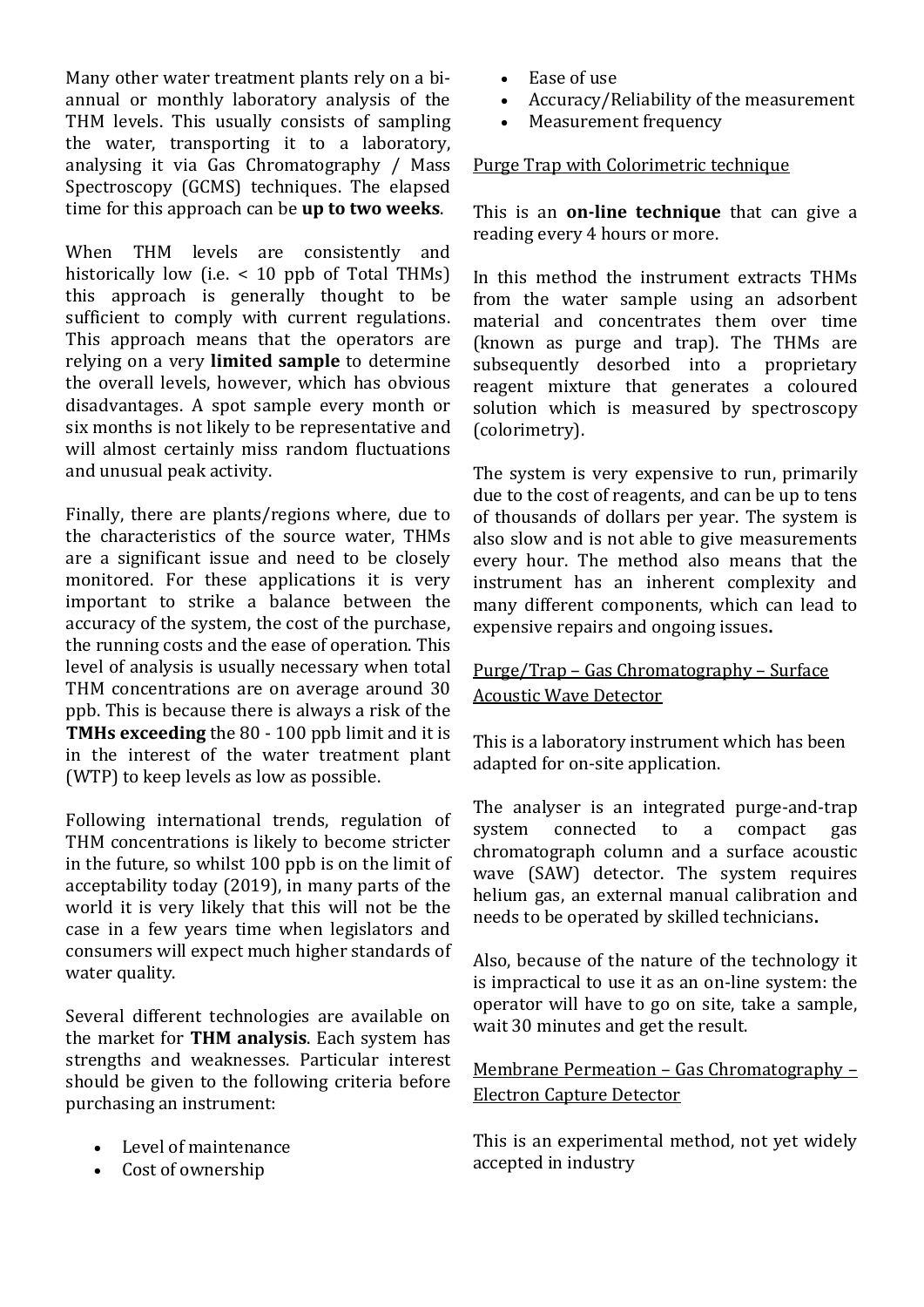In this kind of system, THMs are extracted from a water sample into a carrier gas. This is achieved by forcing the water through a permeable membrane, then adsorbing the THMs onto a trap, followed by separation on a GC column. Finally, the trihalomethanes are detected by an Electron Capture detector. Using a gas chromatograph for online monitoring generates problems such as stability, retention times, calibration and system validation.

Extraction through a semi-permeable membrane has a huge impact on sample matrix including ionic strength, pH and temperature. Fouling of the membranes is a significant problem that can arise in this kind of system. The use of the radioactive element 63Ni in the detector may be problematic and requires careful monitoring. The system also requires an expensive carrier gas.

Fluorescence Detector with Membrane Permeation and Chemical Reaction

This is an experimental method, not widely accepted in the industry.

In this method, the trihalomethanes move from the water into the chemical reaction mixture through a semi-permeable membrane. A continuous flow of reagents is used and the fluorescence generated by the reaction of the THMs with alkaline nicotinamide is measured. This system uses a large volume of reagents and extraction through a semi-permeable membrane has a huge impact on the sample matrix including ionic strength, pH and temperature. As with a previous method, fouling of the semi-permeable membrane is a significant problem that could arise in this kind of systems.

## Process gas chromatograph (GC) with TID (Thermal Ionization Detector) or PID (Photo Ionization Detector)

This system is a traditional process gas chromatograph with TID or PID technology. This technology is highly accurate and allows for speciation between the four THM compounds. Given the complexity of the instrument it demands a high purchasing cost and frequent recalibration (once per month). The instrumentation requires a source of compressed air and must be operated by a skilled technician.

## **Electronic Nose**

Artificial olfactory systems are of growing importance for the development of modern industry and raising the quality of everyday life. Their application increases manufacturing efficiency and environmental safety and makes it possible to control the quality of many products used in medicine and housekeeping. The concept of the electronic nose (EN) is one of the most efficient approaches for rapid screening of complex mixtures[5].

In most cases the EN involves the following functional elements: (i) a sample preparation and injection module that ensures contact between the sensors and sample; (ii) a recovery system that is responsible for cleaning the sensor and measuring cell; (iii) a data recording unit that records sensor signals and transforms them to a form acceptable for further processing; (iv) a data processing system that executes classification, identification and other operations, depending on the assigned task.

# **Principle of Operation of the MS2000 Total THM analyser**

The UK based company, Multisensor Systems Ltd., has developed an e-nose based analyser for the measurement of Total THMs in water. In its implementation of the EN technology this system samples headspace



gases from above a moving body of water in a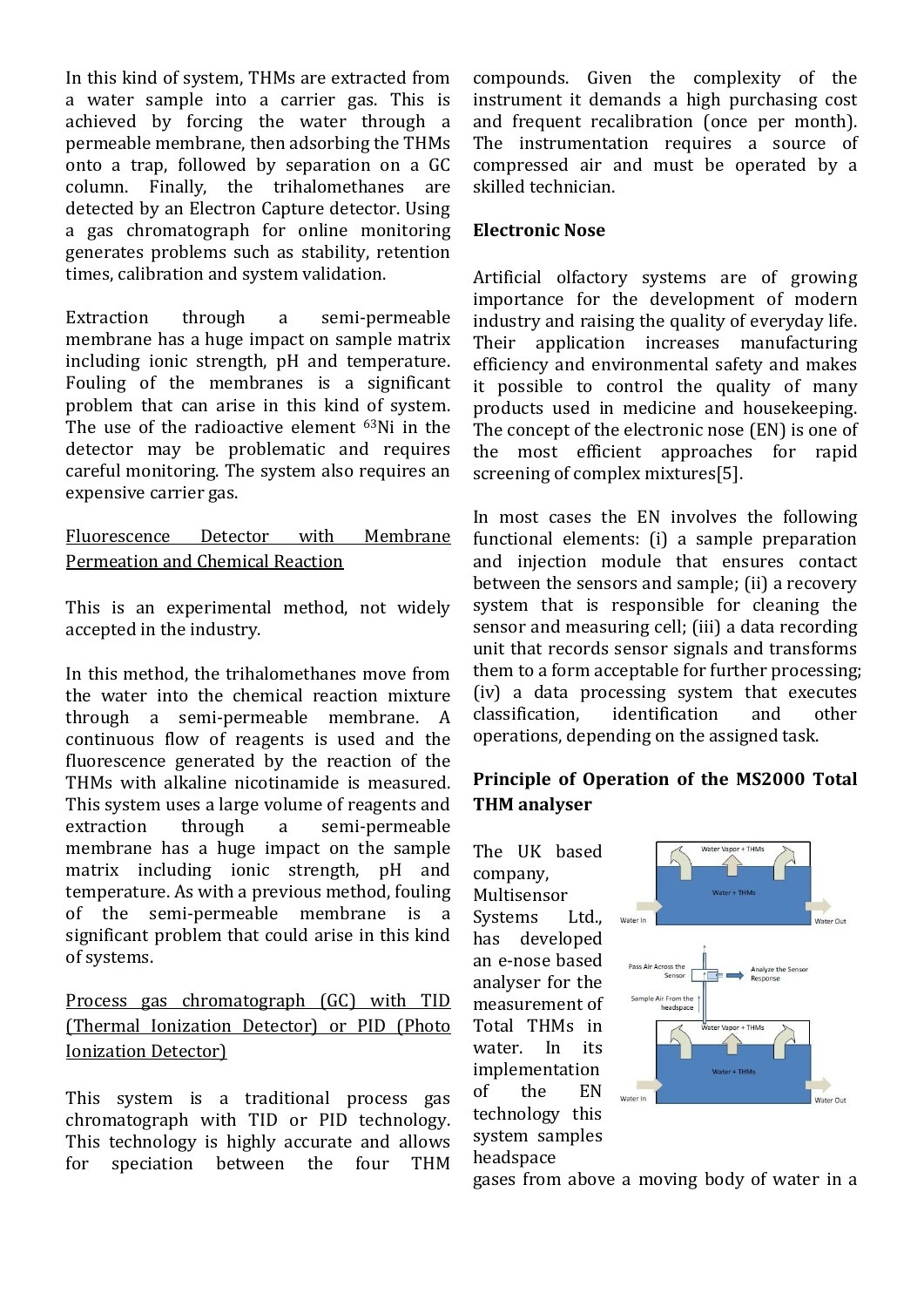sample tank before passing these gases over sensors sensitive to the total concentration of THM compounds.



The advantage of the electronic nose technology is that it lends itself to on-line operation, is robust in a variety of environments and it does not use any reagents. The sample presentation is also simple, reducing the possibility of fouling. Being a non-contact technique, cleaning of the sensors is not necessary.

Henry's Law dictates that the concentration of THMs in the gas of the headspace is proportional to the concentration of the THMs dissolved in the water. The MS2000 works by passing a continuous flow of water through the sample tank as shown in the image below. The volatile components in the water will pass into the headspace above the water until an equilibrium is reached. A sample of the headspace gases is then passed across sensors

in the MS2000 THM Analyser sensor head, which respond to the THMs in the headspace. This response is then analysed by the instrument and a concentration value is generated based upon the relationship between the concentration present in the headspace and that in the water.

#### **Field data from Spain**

With many installations around the world Multisensor has been able to collect some relevant data from field installations and trials.

The graph on this page was recently generated (2018) using data from an MS2000 Total THM analyser installed in a drinking water treatment plant in the east of Spain.

The local health authority had warned that the THMs level in the water supplied to households in the region was above or near the limit imposed by the law. For this reason, the local WTP was asked to install an on-line THM monitoring system and implement improved control of the process.

In this graph we can see a comparison between the data generated by the instrument (blue dots) and the corresponding GCMS analysis (red dots) which was done as a comparative test.

The data covers a 6 months period (from January to June) and we can see an upward trend in the levels of THMs as well as a good correlation between the GCMS results and the Total THM concentration reported by the